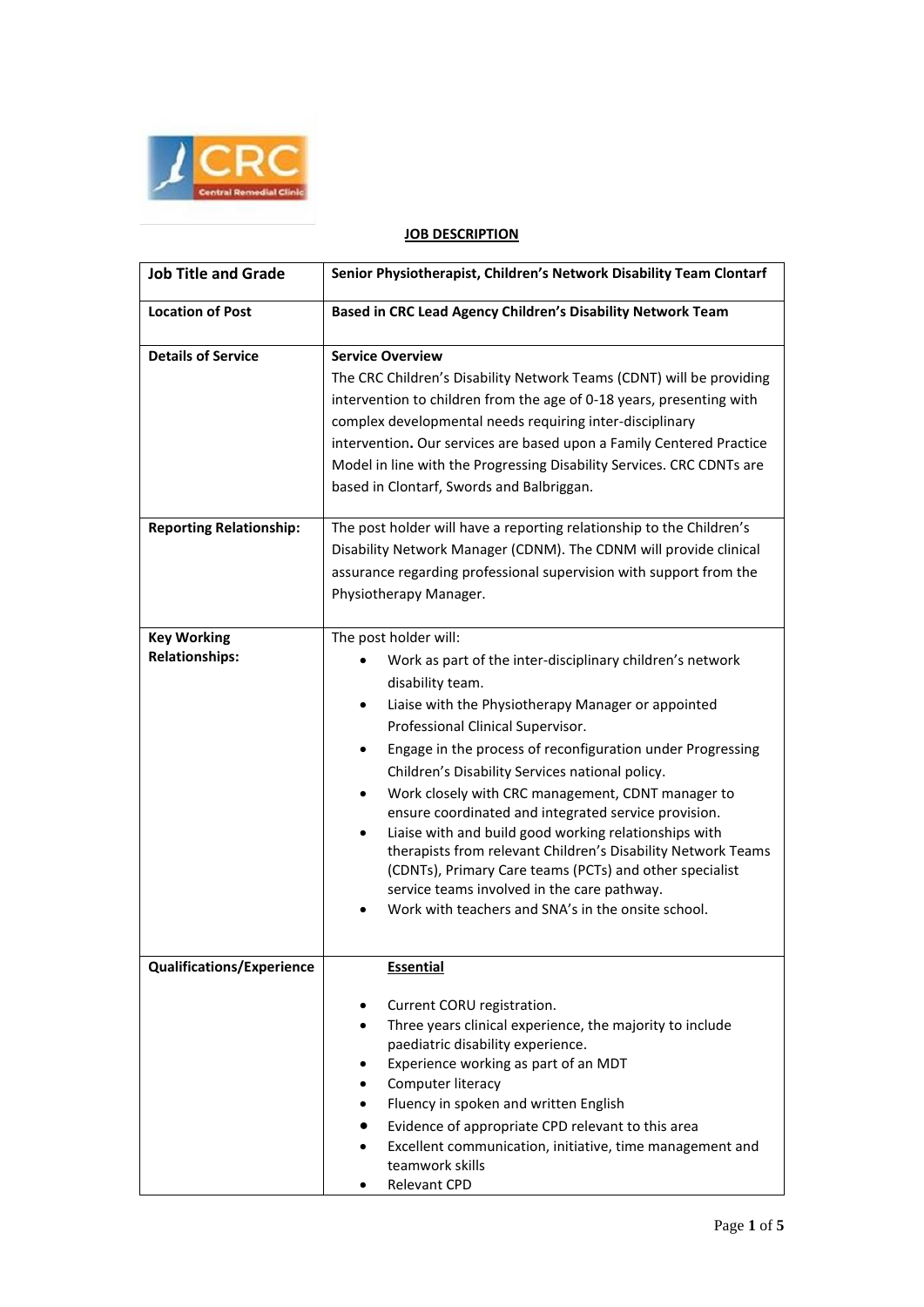| <b>Person Specification</b>      | <b>Desirable requirements:</b><br>Experience of conducting research or projects in relevant<br>area<br>Have completed courses on the following topics: Bobath,<br>Mary Massery, Maes Lois Bly, CRC Baby and Ambulant CP<br>courses<br>The senior physiotherapist will be expected to manage a caseload of<br>clients ranging in age from 0-18 years, working closely with families<br>and other Interdisciplinary team members in relation to goals and care<br>plans for each individual child to achieve optimum outcomes.<br>Effective communication (oral and written) and interpersonal<br>skills<br>Effective caseload management skills<br>Good time management skills<br>٠<br>Ability to plan and provide appropriate care and/or advice that is<br>$\bullet$<br>client centred and within the framework of the National policy on<br><b>PDS</b><br>Ability to work independently with good problem-solving skills<br>$\bullet$<br>Ability to provide high quality written reports in a timely manner<br>$\bullet$<br>and do follow up admin<br>Be ICT competent having experience in the use of MS Word, Excel<br>$\bullet$<br>and PowerPoint along with other desktop software<br>Understand and be able to implement risk assessment for casting<br>$\bullet$<br>and equipment provision, as well as non-provision of service<br>Able for and committed to working in partnership with<br>$\bullet$<br>children/families/other agencies and understanding important<br>transition stages in life for children and families<br>Ability to develop and deliver training to parents, young adults<br>$\bullet$<br>peers and relevant interdisciplinary team members<br>Ability to support, supervise and mentor staff in relevant skill and<br>$\bullet$<br>knowledge.<br>Demonstrate knowledge of typical and atypical development, and<br>$\bullet$ |
|----------------------------------|---------------------------------------------------------------------------------------------------------------------------------------------------------------------------------------------------------------------------------------------------------------------------------------------------------------------------------------------------------------------------------------------------------------------------------------------------------------------------------------------------------------------------------------------------------------------------------------------------------------------------------------------------------------------------------------------------------------------------------------------------------------------------------------------------------------------------------------------------------------------------------------------------------------------------------------------------------------------------------------------------------------------------------------------------------------------------------------------------------------------------------------------------------------------------------------------------------------------------------------------------------------------------------------------------------------------------------------------------------------------------------------------------------------------------------------------------------------------------------------------------------------------------------------------------------------------------------------------------------------------------------------------------------------------------------------------------------------------------------------------------------------------------------------------------------------------------------------------------------------|
|                                  | specifically the impact of a disability on a child's motor and<br>functional development with implications for participation                                                                                                                                                                                                                                                                                                                                                                                                                                                                                                                                                                                                                                                                                                                                                                                                                                                                                                                                                                                                                                                                                                                                                                                                                                                                                                                                                                                                                                                                                                                                                                                                                                                                                                                                  |
| <b>Professional Duties &amp;</b> | <b>Clinical Duties:</b>                                                                                                                                                                                                                                                                                                                                                                                                                                                                                                                                                                                                                                                                                                                                                                                                                                                                                                                                                                                                                                                                                                                                                                                                                                                                                                                                                                                                                                                                                                                                                                                                                                                                                                                                                                                                                                       |
| <b>Responsibilities</b>          | Undertake the assessment, ongoing therapy and appropriate<br>management of a caseload of children with disability in the<br>Clontarf Network some of whom attend CRC Special School                                                                                                                                                                                                                                                                                                                                                                                                                                                                                                                                                                                                                                                                                                                                                                                                                                                                                                                                                                                                                                                                                                                                                                                                                                                                                                                                                                                                                                                                                                                                                                                                                                                                           |
|                                  | Carry out assessments and reports as per departmental<br>procedures using appropriate standardized assessments specific<br>to this population.                                                                                                                                                                                                                                                                                                                                                                                                                                                                                                                                                                                                                                                                                                                                                                                                                                                                                                                                                                                                                                                                                                                                                                                                                                                                                                                                                                                                                                                                                                                                                                                                                                                                                                                |
|                                  | Use sound clinical reasoning to deliver treatment modalities and<br>interventions that are appropriate to clients' needs                                                                                                                                                                                                                                                                                                                                                                                                                                                                                                                                                                                                                                                                                                                                                                                                                                                                                                                                                                                                                                                                                                                                                                                                                                                                                                                                                                                                                                                                                                                                                                                                                                                                                                                                      |
|                                  | Carry out hydrotherapy when appropriate adhering to local<br>procedures                                                                                                                                                                                                                                                                                                                                                                                                                                                                                                                                                                                                                                                                                                                                                                                                                                                                                                                                                                                                                                                                                                                                                                                                                                                                                                                                                                                                                                                                                                                                                                                                                                                                                                                                                                                       |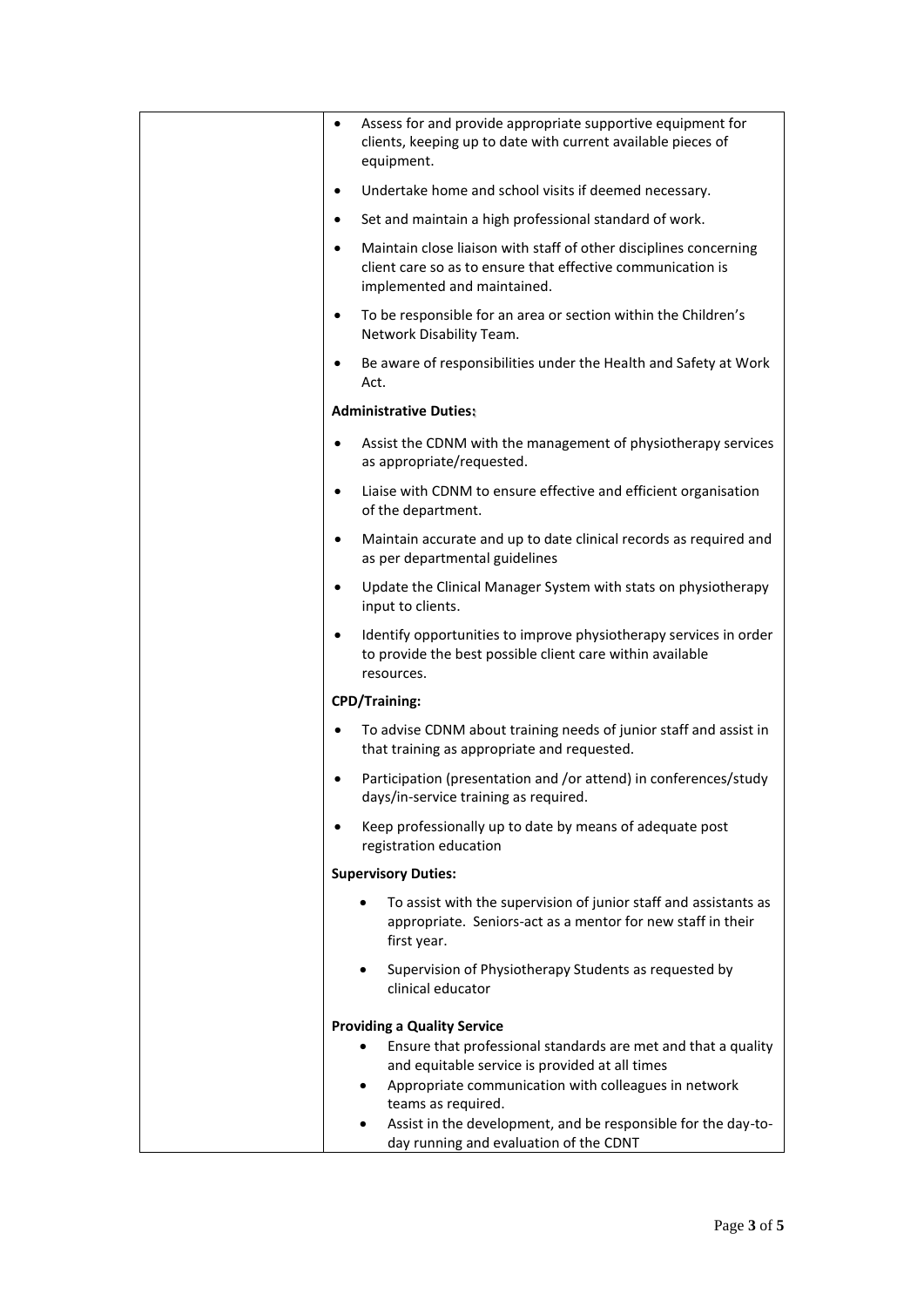| Developing and initiating new intervention guidelines in<br>٠<br>collaboration with the team and other stakeholders as<br>required.                                                                                                                                                                                                                                             |
|---------------------------------------------------------------------------------------------------------------------------------------------------------------------------------------------------------------------------------------------------------------------------------------------------------------------------------------------------------------------------------|
| Review and allocate resources within the designated area, in<br>$\bullet$<br>collaboration with the CDNM and relevant other.                                                                                                                                                                                                                                                    |
| Promote quality by reviewing and evaluating the service<br>$\bullet$<br>regularly, identifying changing needs and opportunities to<br>improve services, in collaboration with line manager and<br>relevant others                                                                                                                                                               |
| Promote good team working and a culture that values<br>$\bullet$<br>diversity within the Service and relevant teams                                                                                                                                                                                                                                                             |
| Participate in the management of stock and equipment<br>$\bullet$                                                                                                                                                                                                                                                                                                               |
| Engage in IT developments within the organisation and the<br>Irish Health Service.                                                                                                                                                                                                                                                                                              |
| Implementing and staying up to date with policies and<br>٠<br>procedures within service area and organisation                                                                                                                                                                                                                                                                   |
| Promoting and maintaining health and safety in the workplace<br>$\bullet$                                                                                                                                                                                                                                                                                                       |
| <b>Health &amp; Safety</b>                                                                                                                                                                                                                                                                                                                                                      |
| Promote a safe working environment in accordance with<br>Health and Safety legislation                                                                                                                                                                                                                                                                                          |
| Document appropriately and report any near misses, hazards<br>$\bullet$<br>and accidents and bring them to the attention of relevant /<br>designated individual(s) in line with best practice.                                                                                                                                                                                  |
| Work in a safe manner with due care and attention to the<br>$\bullet$<br>safety of self and others.                                                                                                                                                                                                                                                                             |
| Be aware of risk management issues, identify risks and take<br>$\bullet$<br>appropriate action.                                                                                                                                                                                                                                                                                 |
| Comply with department procedures with regard to<br>assessment, recommendation and / or manufacturing of all<br>assistive devices.                                                                                                                                                                                                                                              |
| Promote a culture that values diversity and respect.                                                                                                                                                                                                                                                                                                                            |
| Have a working knowledge of the Health Information and<br>Quality Authority (HIQA) Standards as they apply to the role<br>for example, Standards for Healthcare, National Standards<br>for the Prevention and Control of Healthcare Associated<br>Infections, Hygiene Standards etc and comply with<br>associated protocols for implementing and maintaining these<br>standards |
| <b>Other</b>                                                                                                                                                                                                                                                                                                                                                                    |
| To undertake any other duties appropriate to the role of the                                                                                                                                                                                                                                                                                                                    |
| Physiotherapist as may be required from time to time.                                                                                                                                                                                                                                                                                                                           |
| Carry out designated tasks as may be specified by the CDNM.                                                                                                                                                                                                                                                                                                                     |
| Communicate any concerns, queries or issues in a timely                                                                                                                                                                                                                                                                                                                         |
| manner with the CDNM                                                                                                                                                                                                                                                                                                                                                            |
|                                                                                                                                                                                                                                                                                                                                                                                 |
| These duties and responsibilities are a reflection of the predicted<br>service requirements and may be subject to review and amendment                                                                                                                                                                                                                                          |
| by your line manager to meet the needs of the emerging service. The                                                                                                                                                                                                                                                                                                             |